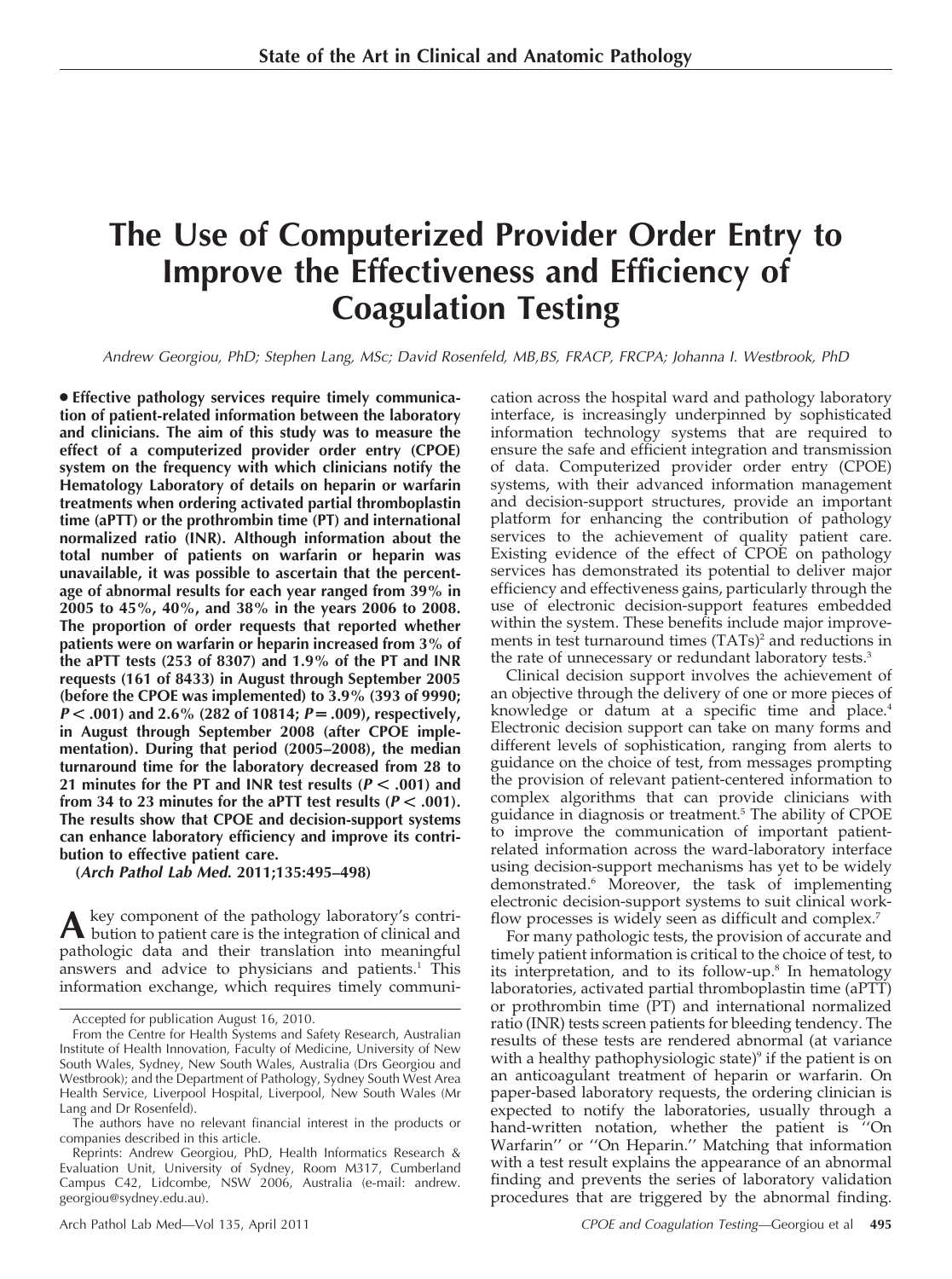

Shown is the electronic test-ordering screen that prompts for information about patient warfarin status.

These validation processes include the resubmission of the sample for further tests and review until the test result is verified and available. These processes also include a series of safe-practice guidelines to ensure the immediate and direct notification of the appropriate person responsible for taking action in response to an abnormal result.<sup>10</sup> Thus, the absence of information about a patient's heparin or warfarin status can lead to a sequence of potentially redundant procedures with significant time efficiency and cost consequences. The aim of this study was to measure the effect of a CPOE system on the frequency with which clinicians notify hematology laboratories about patients on heparin or warfarin treatment when ordering an aPTT or a PT or INR test and the subsequent effect on TATs.

# MATERIALS AND METHODS

#### Research Setting

The study was conducted at a 660-bed teaching hospital in Sydney, New South Wales, Australia. The hospital houses a pathology service of more than 300 staff who service 7 hospitals across an area health service in metropolitan Sydney, Australia. The pathology service includes a Department of Hematology comprising about 35 (scientific, technical, and ancillary) staff with a workload that usually involves the processing of about 1200 to 1400 specimens per day. In November 2005, the hospital introduced the Cerner Corporation (Kansas City, Missouri) Millennium PowerChart (version 2004.01) CPOE into its workflow. This integrated system allowed physicians and other authorized clinicians to place orders electronically for a range of items, including pathology and medical imaging tests. Before the introduction of the CPOE system, clinicians were required to

issue a handwritten request for a laboratory test, and the request was then transported (along with the blood specimen) to a central specimen reception area to be entered electronically by laboratory administration personnel into the (locally developed) laboratory information (and results reporting) system; then, the request and blood specimen were sent to the relevant laboratory department for processing. Any notations that indicated whether the patient was on heparin or warfarin were coded in the laboratory information system and became part of the autoverification procedures.

The information about a patient's heparin or warfarin status allows the laboratory to avoid a series of time-consuming validation and notification procedures, including the need to inform doctors of the existence of an abnormal test result, which can provide some valuable cost savings to the laboratory. After the introduction of the CPOE system, information about patients' warfarin or heparin status was requested as part of the testordering procedure in a free text field as illustrated in the Figure. If physicians entered yes to the question, the CPOE system triggered an automatic adjustment, which made further confirmation and validation procedures unnecessary. Because this information was placed in a free text field, the automatic response was only triggered when a yes response was recognized. In situations in which the physician may have entered the equivalent of a yes response, for example, ''on hep,'' laboratory staff were required to make a decision about whether the validation procedures were needed.

# Procedures

Data relating to the provision of aPTT and PT and INR tests were extracted for the period of August 1 through September 30 for each year from 2005 (which provided baseline data of results before the introduction of the CPOE system) to 2008 (2.5 years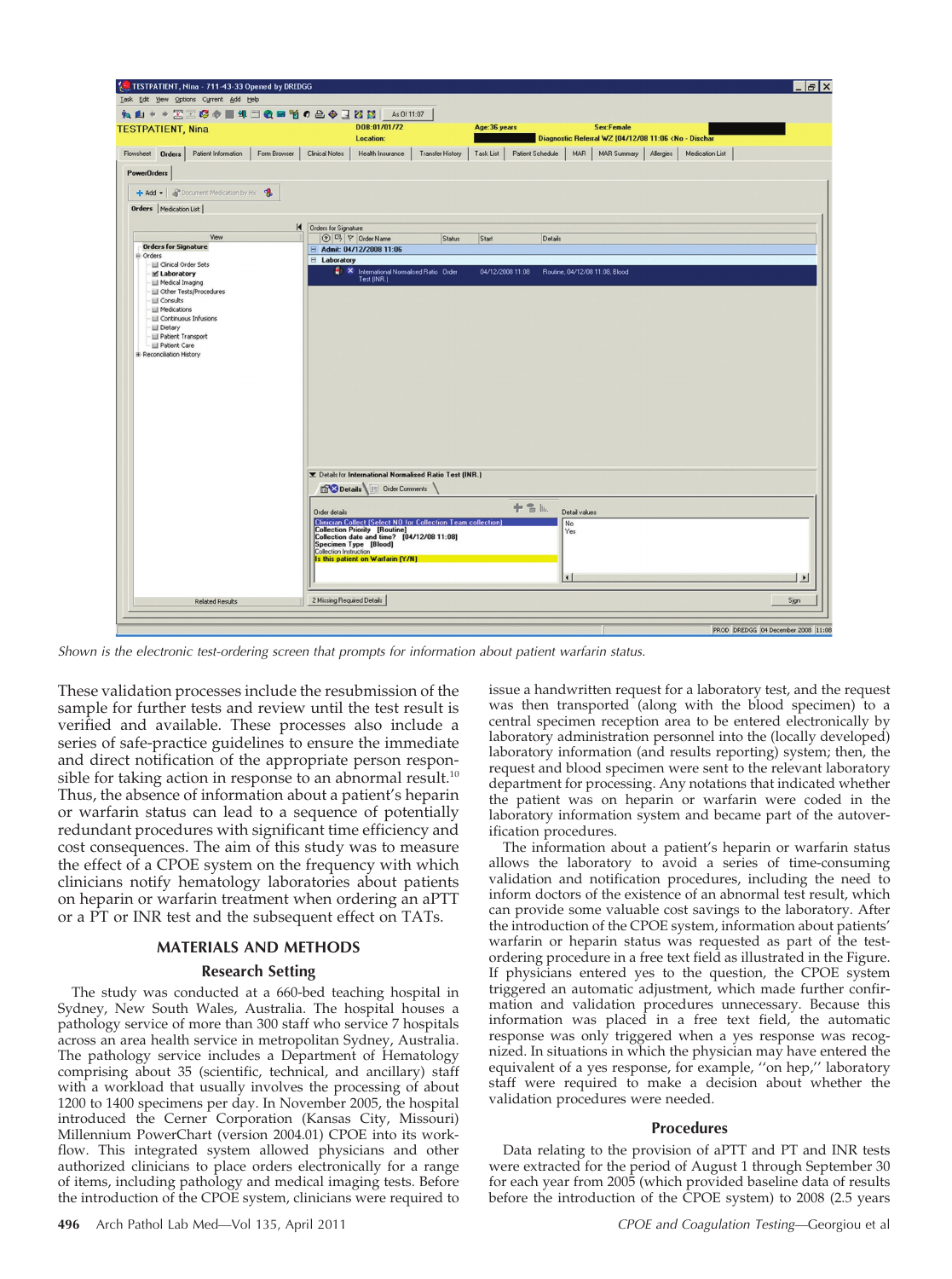Table 1. Comparison of the Percentage of Activated Partial Thromboplastin Time (aPTT) and Prothrombin Time and International Normalized Ratio (PT/INR) Test Requests That Included Information About Patients' Heparin or Warfarin Status Before (2005) and After (2006–2008) Implementing a Computerized Provider Order Entry System

|                                                                                          | aPTT and PPT/INR Test Requests, % (No.) |                   |                                                         |                   |                         | P Value     |
|------------------------------------------------------------------------------------------|-----------------------------------------|-------------------|---------------------------------------------------------|-------------------|-------------------------|-------------|
| <b>Test Parameter</b>                                                                    | $2005(n = 16740)$                       | $2006(n = 18990)$ | $2007(n = 19693)$                                       | $2008(n = 20804)$ | $\gamma^2$ Test<br>(df) | $(2-Sided)$ |
| aPTT test request indicating<br>patient was on heparin<br>PT/INR test request indicating | $3.0(253 \text{ of } 8307)$             |                   | 5.7 (518 of 9132) 4.6 (437 of 9523)                     | 3.9 (393 of 9990) | 78.1 (3)                | < 0.001     |
| patient was on warfarin                                                                  | $1.9(161 \text{ of } 8433)$             |                   | 2.5 (248 of 9858) 2.5 (254 of 10170) 2.6 (282 of 10814) |                   | 11.6(3)                 | .009        |

after system introduction). Data from before the CPOE system was implemented were extracted from the previously existing, laboratory information system, and postimplementation data were gathered from the CPOE system. The study was approved by the Area Health Service and the University Human Research Ethics Committees.

# Outcome Measures

The percentage of aPTT or PT and INR requests that reported heparin or warfarin treatment status were calculated for before and after the CPOE system was implemented. Laboratory TATs were defined as the time from receipt of a specimen in the Hematology Laboratory to the availability of a test result. As a means of controlling for the effect of extreme outliers, TATs were only included if they fell within the time limit of 1440 minutes (24 hours). This factor along with a small proportion of missing or incomplete data fields accounts for slight differences (of between  $0.3\%$  and  $1.4\%$ ) between the total number of tests monitoring TATs and the corresponding total recording heparin or warfarin status across each year.

## Analysis

The proportion of order requests that notified the laboratory about a patient's warfarin or heparin treatment status after implementation of the CPOE were compared using  $\chi^2$  analyses. Comparisons across the period from 2005 through 2008 were undertaken to examine differences in the median aPTT or INR and PT test TATs as a whole and then separately for normal and abnormal results. This analysis was performed using the Kruskall-Wallis test to compare values of 3 or more groups (ie, data by years, in this instance) across the continuous (TAT) variable. The interaction effect<sup>11</sup> of the provision of heparin and warfarin information on turnaround times for normal and abnormal test results was then tested using the 2-way betweengroups analysis of variance. The Kolmogorov-Smirnov test of data normality was satisfied by limiting TAT data to those results greater than 0 and less than or equal to 76 minutes from the analysis. This allowed the analysis of the individual and the joint effect of 2 independent variables—the year and test status (normal or abnormal)—on the dependent TAT variable. This test provided a means of examining whether the notification of the patient's heparin or warfarin status may have also contributed to lowering the TATs.

# RESULTS

# Frequency of Warfarin and Heparin Notification

The proportion of aPTT or PT and INR test requests for which the Hematology Laboratory was notified that the patient was on heparin or warfarin increased significantly from the preimplementation period in 2005 and for each corresponding year up to 2008, as shown in Table 1. By 2008, the percentage of aPTT tests with information about heparin status had increased from 3% of aPTT tests (253 of 8307) in 2005 to 3.9% (393 of 9990) in 2008 ( $P < .001$ ). During the same period, the percentage of requests with warfarin and heparin status included increased from 1.9% of all PT and INR test requests (161 of 8433) in 2005 to 2.6% (282 of 10814) in 2008 ( $P = .009$ ). The number of abnormal aPTT or PT and INR test results, as a percentage of total tests during each year, varied from 39% in 2005 to 45%, 40%, and 38%, respectively, in each subsequent year (see Table 2).

# Changes in TATs

Analysis of 2005 through 2008 records showed 16 630 aPTT and PT and INR tests requested in 2005, which increased to 20 873 by 2008. The median laboratory TAT for aPTT or PT and INR decreased significantly during that period (Table 2). The TATs for aPTT decreased 32.4%, from 34 minutes in 2005 to 23 minutes in 2008 ( $P < .001$ ). During the same period, PT and INR TATs decreased 25.0%, from 28 to 21 minutes ( $P < .001$ ). The TAT for normal test results decreased from 30 to 22 minutes (26.7%;  $P < .001$ ) and for abnormal tests results from 33 to 23 minutes (30.3%;  $P <$ .001). The sharpest decrease in TAT occurred in 2006, the first year after the introduction of CPOE, with TAT decreasing 20.6% ( $-7$  minutes) for aPTT, 14.3% ( $-4$  minutes) for PT and INR,  $16.7\%$  ( $-5$  minutes) for normal results, and  $21.2\%$  (-7 minutes) for abnormal results. Following a further drop between 2006 and 2007, the figures thereafter stabilized across each of the categories in 2007 and 2008. The 2-way between-groups analysis of variance revealed a statistically significant main effect for TATs by year ( $F = 876$ ,  $df = 3$ , n = 73 522;  $P < .001$ ) and for

Table 2. Comparison of Turnaround Times (TATs) for Activated Partial Thromboplastin Time (aPTT) and Prothrombin<br>Time and International Normalized Ratio (PT/INR) Tests Before (2005) and After (2006–2008) Implementing<br>a Comp

|                   | Kruskall-Wallis   |                   |                   |                       |         |  |
|-------------------|-------------------|-------------------|-------------------|-----------------------|---------|--|
| $2005(n = 16630)$ | $2006(n = 18830)$ | $2007(n = 19416)$ | $2008(n = 20873)$ | Test, $\gamma^2$ (df) | P Value |  |
| 34 (8249)         | 27 (9070)         | 23 (9403)         | 23 (10033)        | 1977.5(3)             | .001    |  |
| 28 (8381)         | 24 (9760)         | 21 (10 013)       | 21 (10 840)       | 936.7(3)              | .001    |  |
| 30 (10 117)       | 25 (10375)        | 22 (11 742)       | 22 (12 8 37)      | 1196.6(3)             | .001    |  |
| 33 (6513)         | 26 (8455)         | 23 (7674)         | 23 (8036)         | 1580.8(3)             | .001    |  |
| 39 (6513)         | 45 (8455)         | 40 (7674)         | 38 (8036)         |                       |         |  |
|                   |                   |                   | <b>Median TAT</b> |                       |         |  |